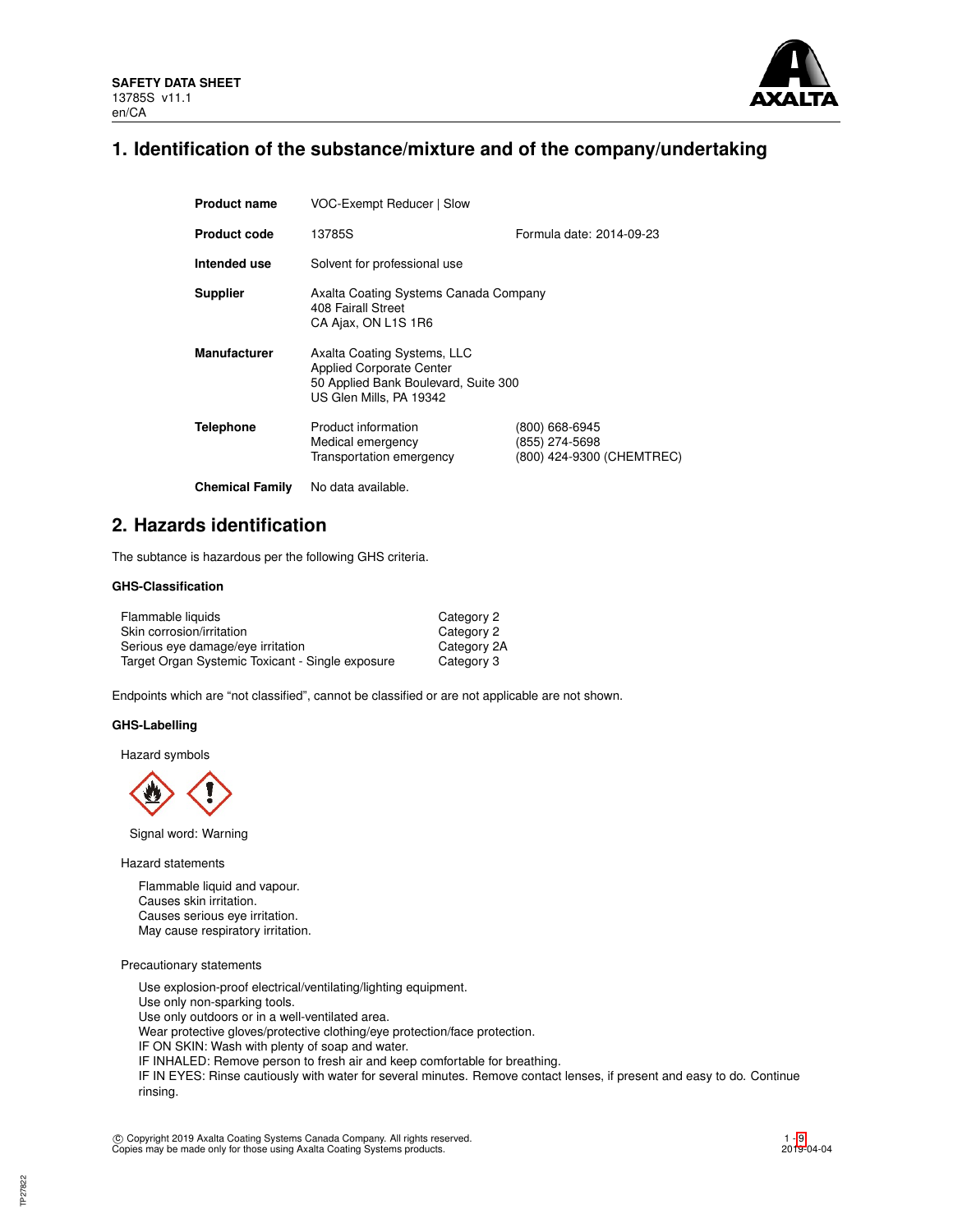

Specific treatment (see supplemental first aid instructions on this label). If skin irritation occurs: Get medical advice/ attention. If eye irritation persists: Get medical advice/ attention. Store in a well-ventilated place. Keep container tightly closed. Store locked up. Dispose of contents/container in accordance with local regulations. Keep away from heat, hot surfaces, sparks, open flames and other ignition sources. No smoking. Ground and bond container and receiving equipment. Take action to prevent static discharges. Avoid breathing dust/ fume/ gas/ mist/ vapours/ spray. IF ON SKIN (or hair): Take off immediately all contaminated clothing. Rinse skin with water or shower. IF exposed or concerned: Call a POISON CENTER/doctor. Take off immediately all contaminated clothing and wash it before reuse.

### **Other hazards which do not result in classification**

Intentional misuse by deliberately concentrating and inhaling the contents may be harmful or fatal.

**The following percentage of the mixture consists of ingredient(s) with unknown acute toxicity:**  $0 %$ 

# **3. Composition/information on ingredients**

mixture of solvents

## **Components**

| CAS-No. | Chemical name            | Concentration |
|---------|--------------------------|---------------|
| 98-56-6 | 4-chlorobenzotrifluoride | $80 - 100\%$  |

Actual concentration ranges withheld as a trade secret. Non-regulated ingredients 0.0 - 0.1%

## **4. First aid measures**

### **Eye contact**

Remove contact lenses. Irrigate copiously with clean, fresh water for at least 15 minutes, holding the eyelids apart. Seek medical advice.

### **Skin contact**

Do NOT use solvents or thinners. Take off all contaminated clothing immediately. Wash skin thoroughly with soap and water or use recognized skin cleanser. If skin irritation persists, call a physician.

#### **Inhalation**

Avoid inhalation of vapour or mist. Move to fresh air in case of accidental inhalation of vapours. If breathing is irregular or stopped, administer artificial respiration. If unconscious place in recovery position and seek medical advice. If symptoms persist, call a physician.

### **Ingestion**

If swallowed, seek medical advice immediately and show this safety data sheet (SDS) or product label. Do NOT induce vomiting. Keep at rest.

#### **Most Important Symptoms/effects, acute and delayed**

#### **Inhalation**

May cause nose and throat irritation. May cause nervous system depression characterized by the following progressive steps: headache, dizziness, nausea, staggering gait, confusion, unconsciousness. Reports have associated repeated and prolonged overexposure to solvents with permanent brain and nervous system damage.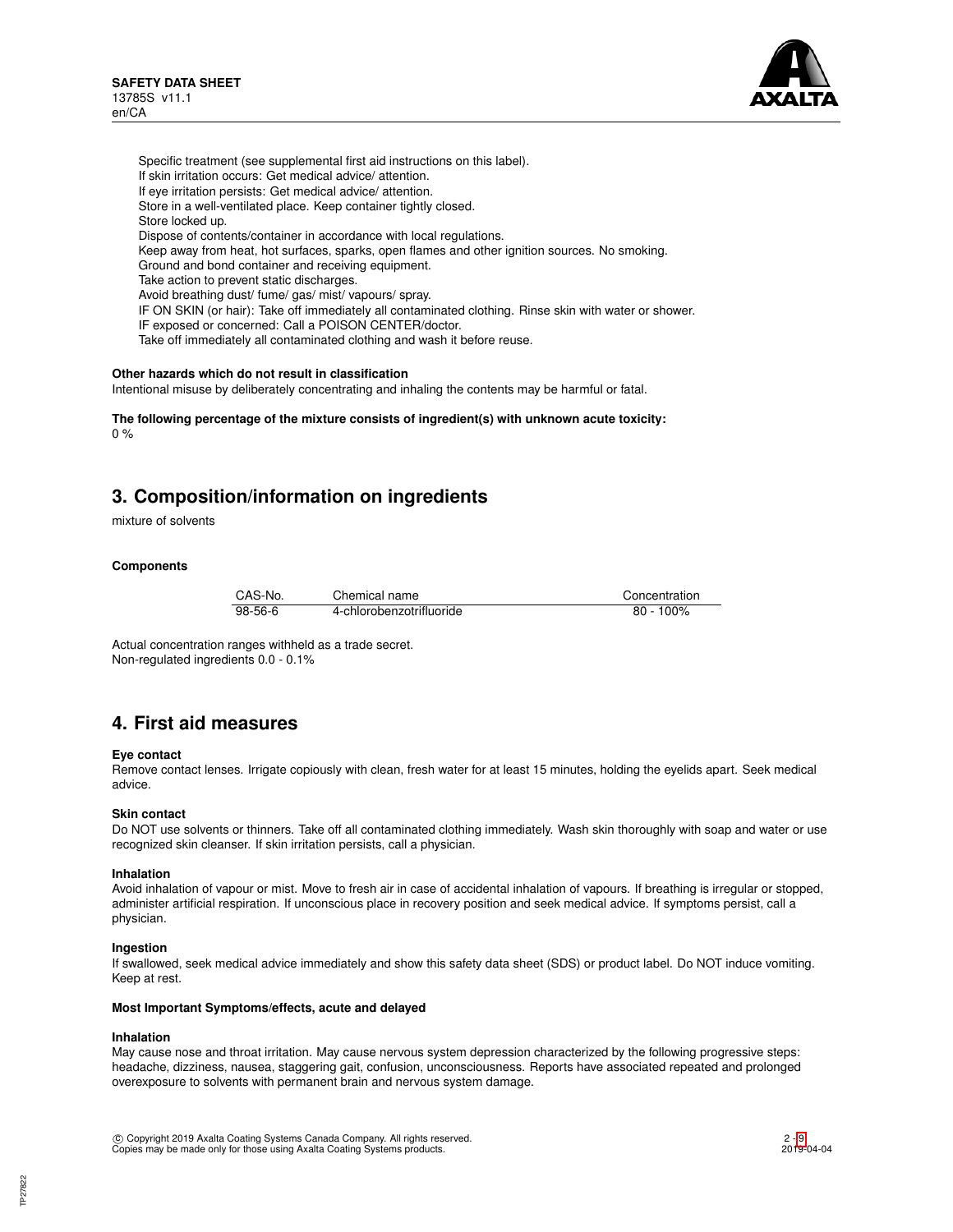

## **Ingestion**

May result in gastrointestinal distress.

### **Skin or eye contact**

May cause irritation or burning of the eyes. Repeated or prolonged liquid contact may cause skin irritation with discomfort and dermatitis.

## **Indication of Immediate medical attention and special treatment needed if necessary**

No data available on the product. See section 3 and 11 for hazardous ingredients found in the product.

# **5. Firefighting measures**

### **Suitable extinguishing media**

Universal aqueous film-forming foam, Carbon dioxide (CO2), Dry chemical

### **Extinguishing media which shall not be used for safety reasons**

High volume water jet

### **Hazardous combustion products**

CO, CO2, smoke, and oxides of any heavy metals that are reported in "Composition, Information on Ingredients" section.

## **Fire and Explosion Hazards**

No data available

### **Special Protective Equipment and Fire Fighting Procedures**

Full protective flameproof clothing should be worn as appropriate. Wear self-contained breathing apparatus for firefighting if necessary. In the event of fire, cool tanks with water spray. Do not allow run-off from fire fighting to enter public sewer systems or public waterways.

## **6. Accidental release measures**

## **Procedures for cleaning up spills or leaks**

Ventilate area. If heated above the flashpoint, remove sources of ignition. Prevent skin and eye contact and breathing of vapor. Wear a properly fitted air-purifying respirator with organic vapor cartridges (NIOSH approved TC-23C), eye protection, gloves and protective clothing. Confine, remove with inert absorbent, and dispose of properly.

### **Environmental precautions**

Do not let product enter drains. Notify the respective authorities in accordance with local law in the case of contamination of rivers, lakes or waste water systems.

# **7. Handling and storage**

## **Precautions for safe handling**

Observe label precautions. Keep away from heat, sparks and flame, static discharge and other sources of ignition. When heated above its flash point, this must be handled as if it were a flammable liquid. Close container after each use. Do not transfer contents to bottles or unlabeled containers. Wash thoroughly after handling and before eating or smoking. If material is a coating: do not sand, flame cut, braze or weld dry coating without a NIOSH approved air purifying respirator with particulate filters or appropriate ventilation , and gloves. Combustible dust clouds may be created where operations produce fine material (dust). Avoid formation of significant deposits of material as they may become airborne and form combustible dust clouds. Build up of fine material should be cleaned using gentle sweeping or vacuuming in accordance with best practices. Cleaning methods (e.g. compressed air) which can generate potentially combustible dust clouds should not be used. During baking at temperatures above 400℃, small amounts of hydrogen fluoride can be evolved; these amounts increase as temperatures increase. Hydrogen fluoride vapours are very toxic and cause skin and eye irritation. Above 430℃ an explosive reaction may occur if finely divided fluorocarbon comes into contact with metal powder (aluminium or magnesium). Operations such as grinding, buffing or grit blasting may generate such mixtures. Avoid any dust buildup with fluorocarbons and metal mixtures.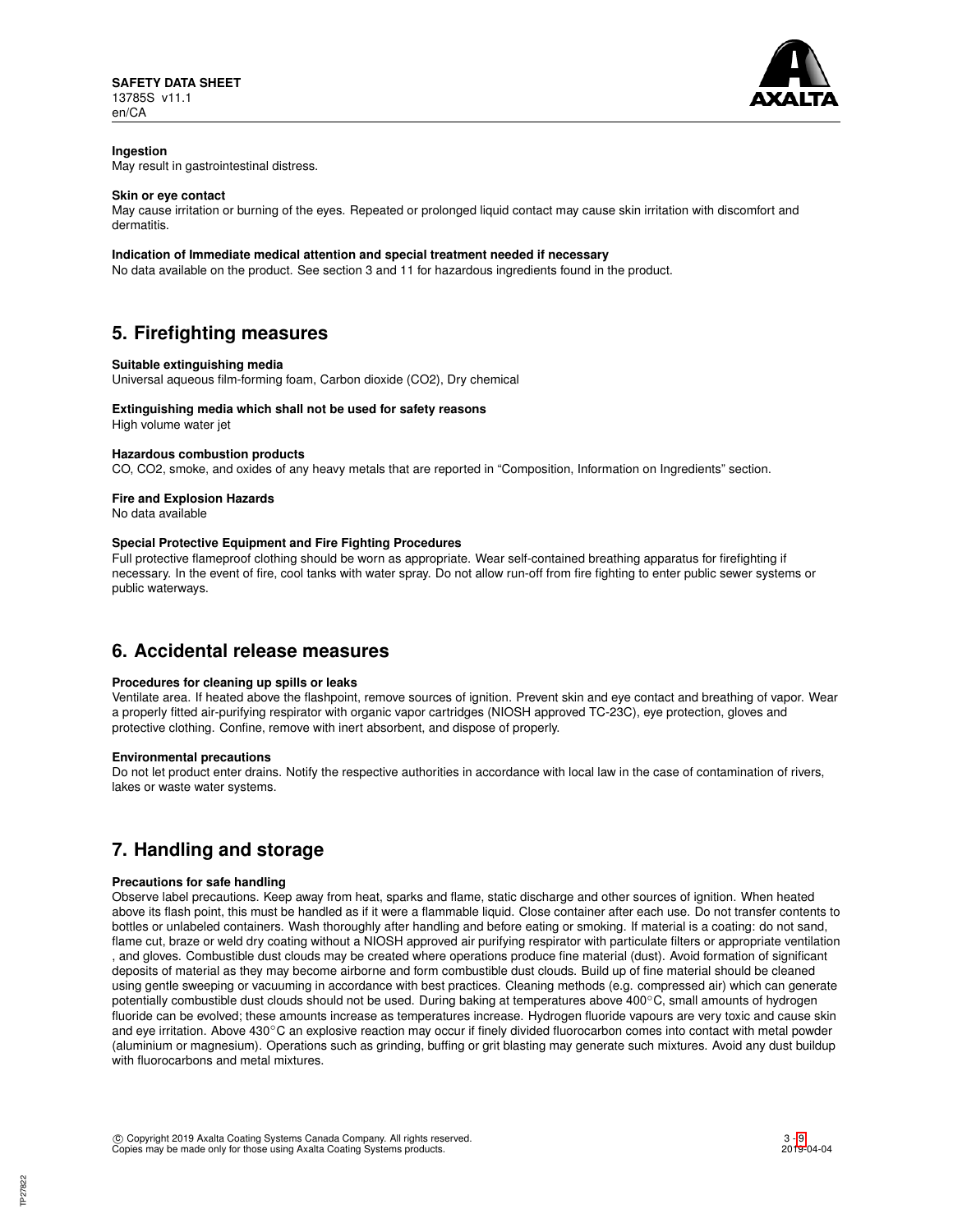

### **Advice on protection against fire and explosion**

Solvent vapours are heavier than air and may spread along floors. Vapors may form explosive mixtures with air and will burn when an ignition source is present. Always keep in containers of same material as the original one. Never use pressure to empty container: container is not a pressure vessel. The accumulation of contaminated rags may result in spontaneous combustion. Good housekeeping standards and regular safe removal of waste materials will minimize the risks of spontaneous combustion and other fire hazards.

## **Storage**

### **Requirements for storage areas and containers**

Observe label precautions. Store in a dry, well ventilated place away from sources of heat, ignition and direct sunlight. No smoking. Prevent unauthorized access. Containers which are opened must be carefully resealed and kept upright to prevent leakage.

### **Advice on common storage**

Store separately from oxidizing agents and strongly alkaline and strongly acidic materials.

# **8. Exposure controls/personal protection**

### **Engineering controls and work practices**

Provide adequate ventilation.This should be achieved by a good general extraction and -if practically feasible- by the use of a local exhaust ventilation.If these are not sufficient to maintain concentrations of particulates and solvent vapour below the OEL, suitable respiratory protection must be worn.

### **National occupational exposure limits**

The product contains no substances classified as hazardous to health by an OEL value in concentrations which should be taken into account.

### **Protective equipment**

Personal protective equipment should be worn to prevent contact with eyes, skin or clothing.

### **Respiratory protection**

Do not breathe vapors or mists. Wear a properly fitted air-purifying respirator with organic vapor cartridges (NIOSH approved TC-23C) and particulate filter (NIOSH TC-84A) during application and until all vapors and spray mists are exhausted. In confined spaces, or in situations where continuous spray operations are typical, or if proper air-purifying respirator fit is not possible, wear a positive pressure, supplied-air respirator (NIOSH TC-19C). In all cases, follow respirator manufacturer's directions for respirator use. Do not permit anyone without protection in the painting area. Do not breathe vapors or mists. If respirator is required to meet applicable exposure limits, use a NIOSH approved respirator in accordance with regulatory requirements (in the US follow OSHA standard 20CFR1910.134) and the respirator manufacturer's directions. If material contains an isocyanate or is used with an isocyanate, wear a positive-pressure, supplied-air respirator (NIOSH approved TC-19C.)

### **Eye protection**

Desirable in all industrial situations. Goggles are preferred to prevent eye irritation. If safety glasses are substituted, include splash guard or side shields.

### **Skin and body protection**

Neoprene gloves and coveralls are recommended.

### **Hygiene measures**

Wash skin thoroughly with soap and water or use recognized skin cleanser. Do NOT use solvents or thinners.

## **Environmental exposure controls**

Do not let product enter drains.

# **9. Physical and chemical properties**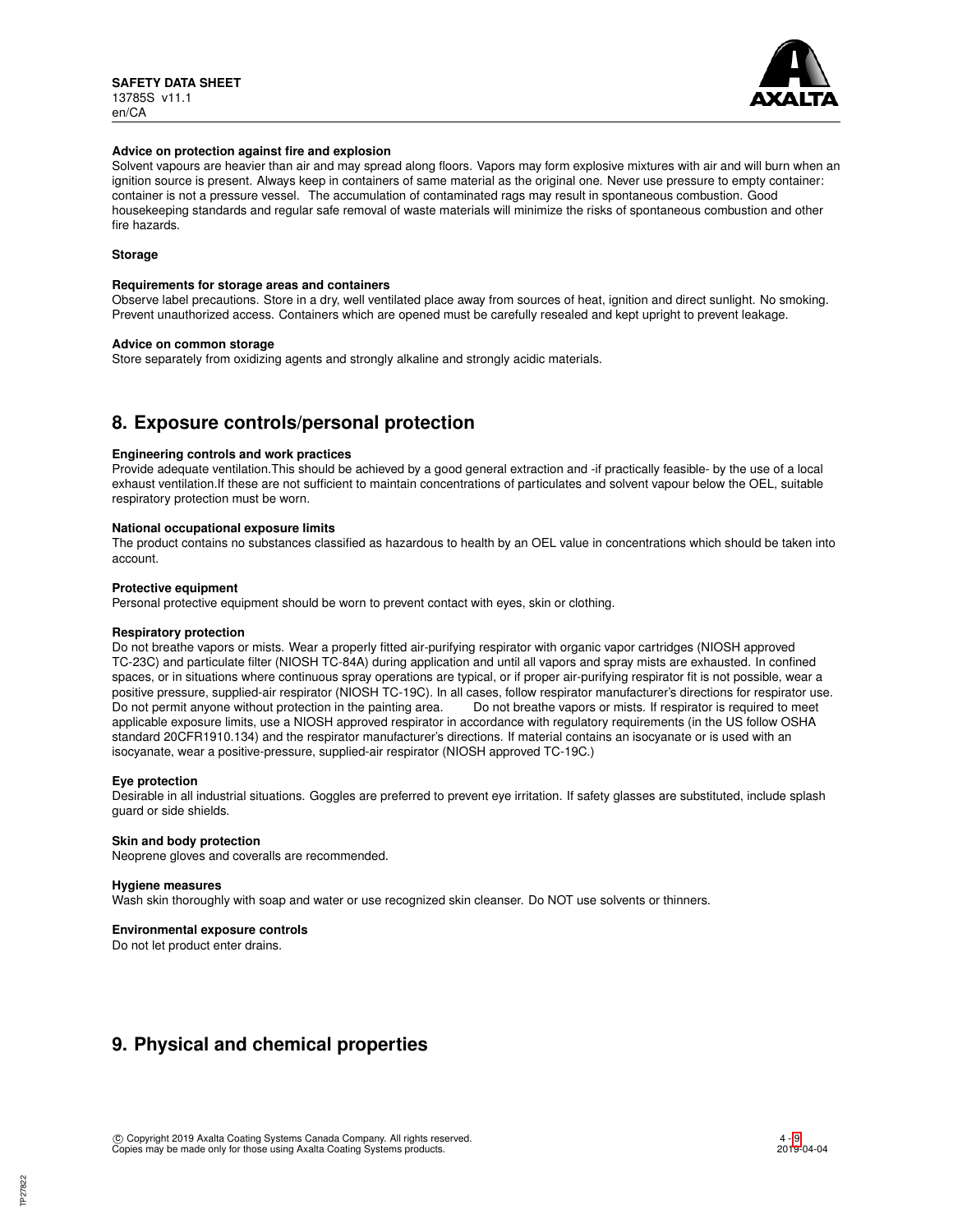

### **Appearance**

| Form: liquid<br>Colour: clear                                                                                                                                                                                                                                                                                                                                                                                                                                                                                                | <b>Odour:</b> Characteristic Solvent Odor                                                                                                                                                                              |                  |
|------------------------------------------------------------------------------------------------------------------------------------------------------------------------------------------------------------------------------------------------------------------------------------------------------------------------------------------------------------------------------------------------------------------------------------------------------------------------------------------------------------------------------|------------------------------------------------------------------------------------------------------------------------------------------------------------------------------------------------------------------------|------------------|
|                                                                                                                                                                                                                                                                                                                                                                                                                                                                                                                              |                                                                                                                                                                                                                        |                  |
| Flash point                                                                                                                                                                                                                                                                                                                                                                                                                                                                                                                  | $43^{\circ}$ C                                                                                                                                                                                                         |                  |
| Lower Explosive Limit<br>Upper Explosive Limit<br>Evaporation rate<br>Vapor pressure of principal solvent<br>Solubility of Solvent In Water<br>Vapor density of principal solvent $(Air = 1)$<br>Approx. Boiling Range<br>Approx. Freezing Range<br>Gallon Weight (lbs/gal)<br><b>Specific Gravity</b><br>Percent Volatile By Volume<br>Percent Volatile By Weight<br>Percent Solids By Volume<br>Percent Solids By Weight<br>pH (waterborne systems only)<br>Partition coefficient: n-octanol/water<br>Ignition temperature | 0.9%<br>10.5%<br>Slower than Ether<br>7.1 hPa<br>partly miscible<br>6.24<br>139 °C<br>-36 $\rm ^{\circ}C$<br>11.15<br>1.34<br>100.00%<br>100.00%<br>0.00%<br>$0.00\%$<br>Not applicable<br>No data available<br>650 °C | <b>DIN 51794</b> |
| Decomposition temperature<br>Viscosity (23 $\mathrm{^{\circ}C}$ )                                                                                                                                                                                                                                                                                                                                                                                                                                                            | Not applicable.<br>Not applicable.                                                                                                                                                                                     | ISO 2431-1993    |

# **10. Stability and reactivity**

### **Stability**

Stable

### **Conditions to avoid**

Stable under recommended storage and handling conditions (see section 7).

### **Materials to avoid**

None reasonably foreseeable.

### **Hazardous decomposition products**

In the event of fire Carbon monoxide, fluorinated hydrocarbons, hydrogen fluoride, nitrogen oxides may be formed.

## **Hazardous Polymerization**

Will not occur.

## **Sensitivity to Static Discharge**

If heated above the flash point, solvent vapors in air may explode if static grounding and bonding is not used during transfer of this product.

## **Sensitivity to Mechanical Impact**

None known.

TP27822

# **11. Toxicological information**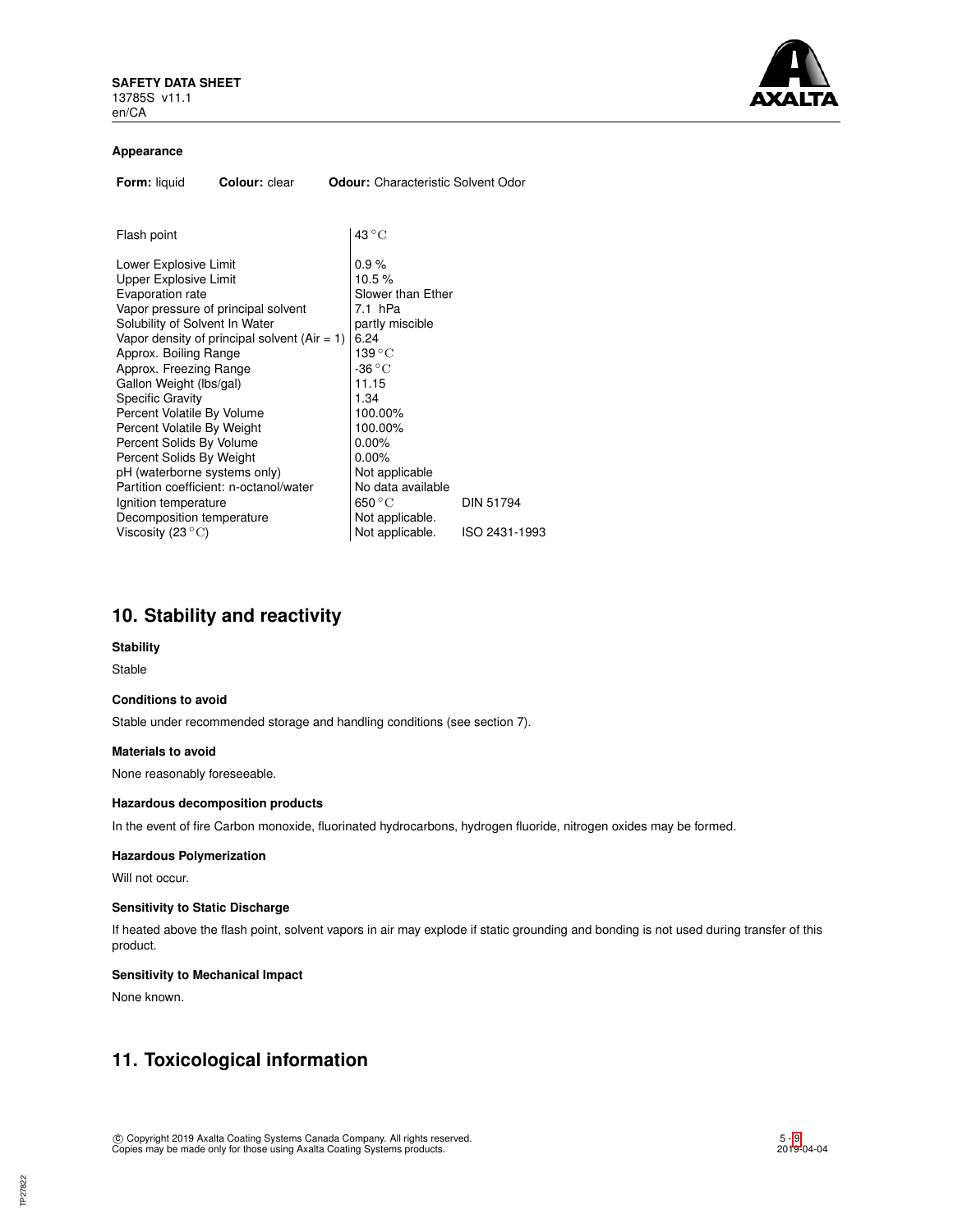

### **Information on likely routes of exposure**

### **Inhalation**

May cause nose and throat irritation. May cause nervous system depression characterized by the following progressive steps: headache, dizziness, nausea, staggering gait, confusion, unconsciousness. Reports have associated repeated and prolonged overexposure to solvents with permanent brain and nervous system damage. The thermal decomposition vapours of fluorinated polymers may cause polymer fume fever with flu-like symptoms in humans, especially when smoking contaminated tobacco.

### **Ingestion**

May result in gastrointestinal distress.

### **Skin or eye contact**

May cause irritation or burning of the eyes. Repeated or prolonged liquid contact may cause skin irritation with discomfort and dermatitis.

**Delayed and immediate effects and also chronic effects from short and long term exposure:**

**Acute oral toxicity** not hazardous

**Acute dermal toxicity** not hazardous

**Acute inhalation toxicity** not hazardous

% of unknown composition: 0 %

**Skin corrosion/irritation**

4-chlorobenzotrifluoride Category 2

**Serious eye damage/eye irritation**

4-chlorobenzotrifluoride Category 2A

**Respiratory sensitisation** Not classified according to GHS criteria

### **Skin sensitisation**

Not classified according to GHS criteria

#### **Germ cell mutagenicity** not hazardous

**Carcinogenicity** Not classified according to GHS criteria

**Toxicity for reproduction** Not classified according to GHS criteria

**Target Organ Systemic Toxicant - Single exposure** No data available.

**Target Organ Systemic Toxicant - Repeated exposure** not hazardous

**Aspiration toxicity** not hazardous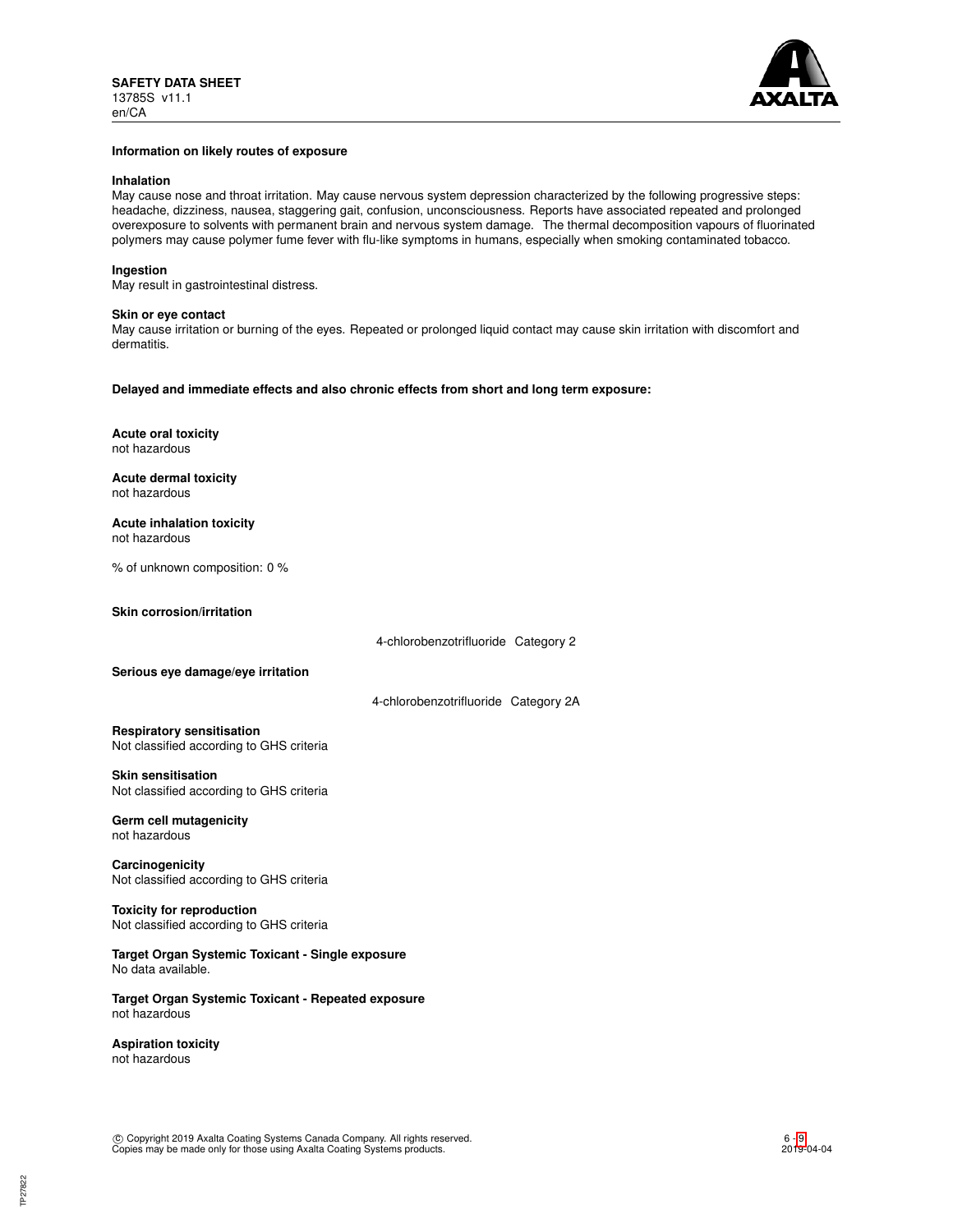

## **Numerical measures of toxicity (acute toxicity estimation (ATE),etc. )**

No information available.

## **Symptoms related to the physical, chemical and toxicological characteristics**

Exposure to component solvents vapours concentration in excess of the stated occupational exposure limit may result in adverse health effect such as mucous membrane and respiratory system irritation and adverse effect on kidney, liver and central nervous system. Symptoms and signs include headache, dizziness, fatigue, muscular weakness, drowsiness and in extreme cases, loss of consciousness. Through skin resorbtion, solvents can cause some of the effects described here. Repeated or prolonged contact with the preparation may cause removal of natural fat from the skin resulting in non-allergic contact dermatitis and absorption through the skin. The liquid splashed in the eyes may cause irritation and reversible damage.

# **12. Ecological information**

## **Acute and extended toxicity of fishes**

| CAS-No. | Chemical name            | <b>Species</b>                                       | Exposure<br>time | Value             | Method |
|---------|--------------------------|------------------------------------------------------|------------------|-------------------|--------|
| 98-56-6 | 4-chlorobenzotrifluoride | Pimephales<br>(fat-<br>promelas<br>head minnow)      | 31 days          | 1 mg/l            |        |
| 98-56-6 | 4-chlorobenzotrifluoride | Lepomis<br>macrochirus<br>(Bluegill<br>sun-<br>fish) | 4 days           | $12 \text{ mg/l}$ |        |
| 98-56-6 | 4-chlorobenzotrifluoride | Oncorhynchus<br>mykiss (rainbow<br>trout)            | 4 days           | $14 \text{ mg/l}$ |        |

## **Toxicity with aquatic plants**

| CAS-No. | Chemical name            | <b>Species</b><br>time                             | Value<br>Exposure | Method |
|---------|--------------------------|----------------------------------------------------|-------------------|--------|
| 98-56-6 | 4-chlorobenzotrifluoride | Daphnia (water 2 days<br>flea)                     | $4 \text{ mg/l}$  |        |
| 98-56-6 | 4-chlorobenzotrifluoride | algae 3 days<br>areen<br>(type not speci-<br>fied) | 500 mg/l          |        |

# **13. Disposal considerations**

## **Provincial Waste Classification**

Check appropriate provincial and local waste disposal regulations for proper classifications.

## **Waste Disposal Method**

Do not allow material to contaminate ground water systems. Incinerate or otherwise dispose of waste material in accordance with Federal, State, Provincial, and local requirements. Do not incinerate in closed containers.

# **14. Transport information**

**International transport regulations**

| IMDG (Sea transport)  |                                 |
|-----------------------|---------------------------------|
| UN number:            | 2234                            |
| Proper shipping name: | <b>CHLOROBENZOTRI-FLUORIDES</b> |

Hazard Class: 3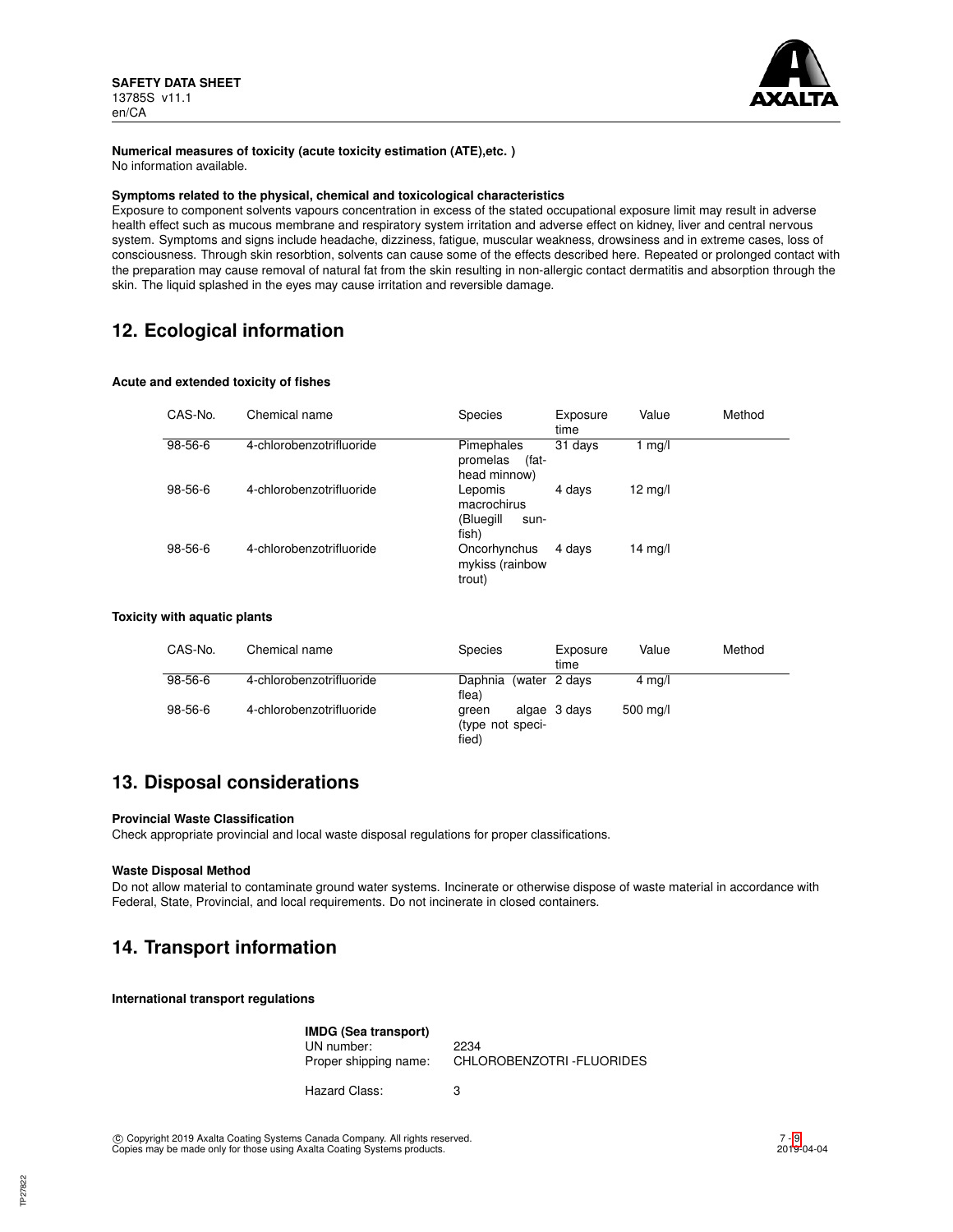

| Subsidiary Hazard Class:                                                | Not applicable.                       |
|-------------------------------------------------------------------------|---------------------------------------|
| Packing group:                                                          | Ш                                     |
| Marine Pollutant:                                                       | yes [4-chloro-a,a,a-trifluorotoluene] |
| <b>ICAO/IATA (Air transport)</b><br>UN number:<br>Proper shipping name: | 2234<br>CHLOROBENZOTRI-FLUORIDES      |
| Hazard Class:                                                           | з                                     |
| Subsidiary Hazard Class:                                                | Not applicable.                       |
| Packing group:                                                          | Ш                                     |
| <b>TDG</b><br>UN number:<br>Proper shipping name:                       | 2234<br>CHLOROBENZOTRI-FLUORIDES      |
| Hazard Class:                                                           | 3                                     |
| Subsidiary Hazard Class:                                                | Not applicable.                       |
| Packing group:                                                          | Ш                                     |

### **Matters needing attention for transportation**

Confirm that there is no breakage, corrosion, or leakage from the container before shipping. Be sure to prevent damage to cargo by loading so as to avoid falling, dropping, or collapse. Ship in appropriate containers with denotation of the content in accordance with the relevant statutes and rules.

# **15. Regulatory information**

## **TSCA Status**

In compliance with TSCA Inventory requirements for commercial purposes.

## **DSL Status**

All components of the mixture are listed on the DSL.

## **Photochemical Reactivity**

Non-photochemically reactive

## **Regulatory information**

| CAS # Ingredient                 |    |  | 302 TPQ RQ 311/312 | -313 | RQ(lbs) HAP |  |
|----------------------------------|----|--|--------------------|------|-------------|--|
| 98-56-6 4-chlorobenzotrifluoride | N. |  | NR NR C.F.P        |      | NR.         |  |

**Key:**

| EPCRA                                | Emergency Planning and Community Right-to-know Act (aka Title III, SARA)                                                                                                                                                                       |  |  |
|--------------------------------------|------------------------------------------------------------------------------------------------------------------------------------------------------------------------------------------------------------------------------------------------|--|--|
| 302                                  | Extremely hazardous substances                                                                                                                                                                                                                 |  |  |
| 311/312 Categories $F =$ Fire Hazard | $A = Acute$ Hazard<br>$R =$ Reactivity Hazard<br>$C =$ Chronic Hazard<br>$P =$ Pressure Related Hazard                                                                                                                                         |  |  |
| 313 Information                      | Section 313 Supplier Notification - The chemicals listed above with<br>a 'Y' in the 313 column are subject to reporting requirements of<br>Section 313 of the Emergency Planning and Community<br>Right-to-Know act of 1986 and of 40 CFR 372. |  |  |
| CERCLA                               | Comprehensive Emergency Response, Compensation and Liability Act of 1980.                                                                                                                                                                      |  |  |